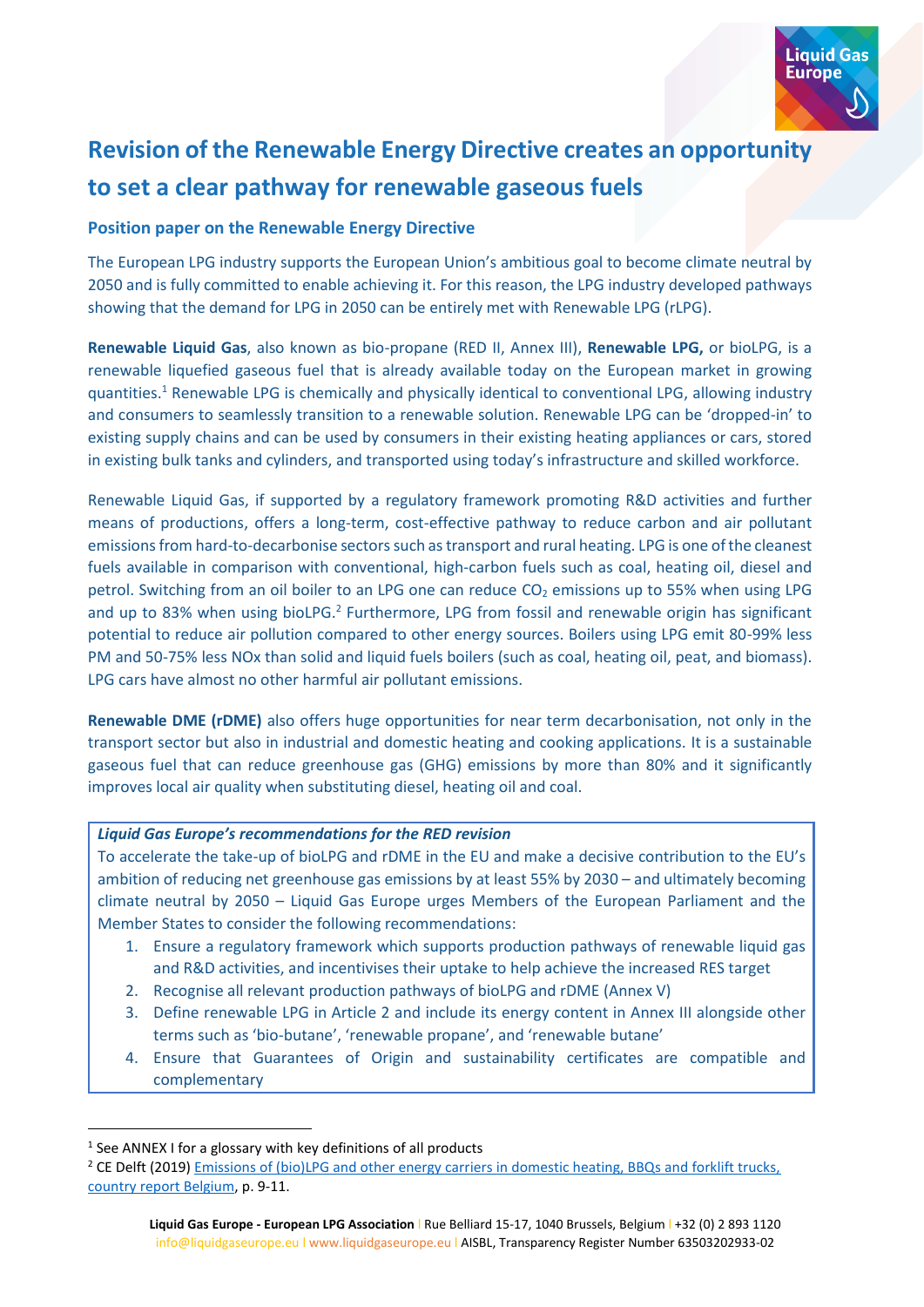

# **1. Ensure a regulatory framework which supports the production of renewable gaseous fuels and incentives their uptake to help achieve the increased RES target**

Building on the [Directive 2018/2001/EU](https://eur-lex.europa.eu/legal-content/EN/TXT/?uri=uriserv:OJ.L_.2018.328.01.0082.01.ENG&toc=OJ:L:2018:328:TOC), the Commission's proposal increases the current EU-level target of 'at least 32%' of renewable energy sources in the overall energy mix to at least 40% by 2030, which represents doubling the current renewables share of 19.7% in just a decade. The proposal also highlights the need to do more to reduce emissions in the building sector by setting a new benchmark of 49% renewables use in buildings by 2030 and by making the indicative 1.1 % point annual increase of the heating & cooling target binding on Member States.

Liquid Gas Europe supports the European Union's Green Deal objectives and has showcased that 100% of the product that LPG companies will distribute in 2050 can come from renewable sources. **To achieve this, however, a right regulatory framework needs to be put in place which a) gives confidence to industrial actors to invest in the emergence of innovative solutions for the production of renewable liquid gas, b) supports the R&D activities and further production of renewable gaseous fuels, and c) incentivises their use. Should this be put in place, Liquid Gas Europe supports the renewable energy targets put forward by the Commission in their proposal**.

One important aspect is the recognition of rLPG and rDME, potential production pathways, and R&D activities in the revised RED (see below). Other elements include support for R&D activities, producers, incentives for fuel distributors, support schemes to help end consumers switch to efficient rLPG heating systems and exemptions for rDME and bioLPG in the context of energy and  $CO<sub>2</sub>$  taxes.<sup>3</sup>

### **2. Recognise all relevant production pathways of bioLPG and rDME**

### 2.1 Renewable Liquid Gas as a co-product

As a co-product, renewable LPG can be produced from a variety of production pathways using renewable feedstocks. One commercially available pathway is Renewable Liquid gas as a co-product of biodiesel produced using Hydrogenation of Vegetable Oils (so-called HVO) from food waste process. R&D progress around Sustainable Aviation Fuel (SAF) can also result in bioLPG. Regarding the two pathways above, there are a variety of feedstocks that are being used for producing bioLPG which include amongst others vegetable oils, used cooking oil and animal fats.

Some of the other potential pathwaysto produce bioLPG as a co-product, have been demonstrated either at a commercial scale or at R&D stage. It includes gasification combined with Fischer Tropsch synthesis, renewable methanol to gasoline, biomass pyrolysis, alcohol to jet fuel and potentially Power-to-X technologies.

BioLPG as a co-product was launched in 2018 and is currently available in modest but growing volumes. The production is scaling up as HVO's renewable capacity continues to increase. Analysis shows that the future European demand of rLPG in 2050 will be 8-12 million tons LPG/year.<sup>4</sup> This demand can be entirely met by bioLPG but only if all available technologies producing sustainable renewable gaseous and liquid fuels are operational. It is thus really key that all relevant pathways of production should be recognized and fostered, especially the ones fully dedicated to Renewable Liquid Gas.

<sup>&</sup>lt;sup>3</sup> Examples of this include the "Biofuels Obligation Scheme" in Ireland or the "Renewable Transport Fuel Obligation" in the UK

<sup>4</sup> Atlantic Consulting (2021) "[BioLPG: A Renewable Pathway Towards 2050](https://mailchi.mp/51d4353b7873/downloadstudy-biolpg2050?utm_source=email&utm_medium=social&utm_campaign=biolpg)"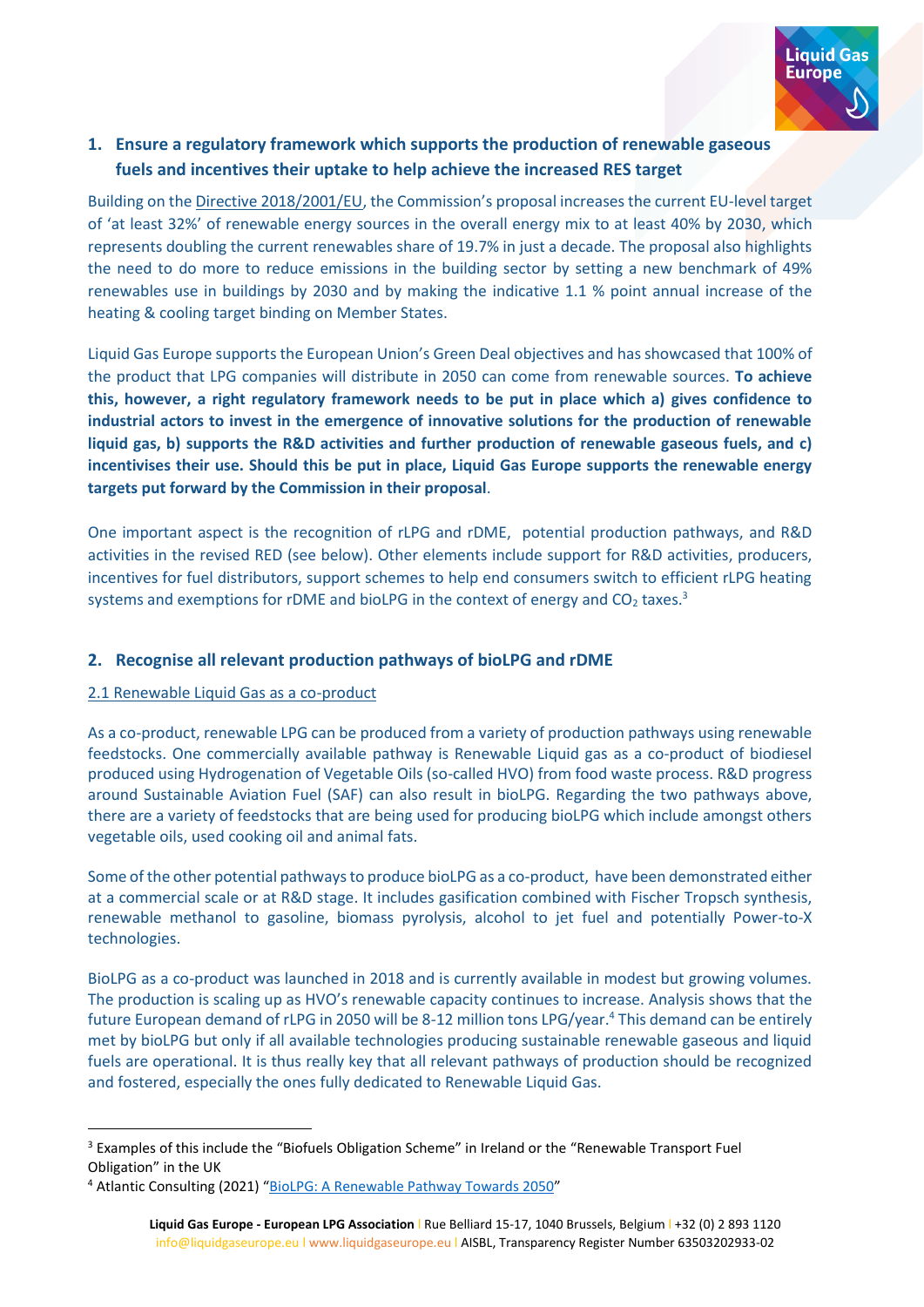

### 2.2 Renewable Liquid gas from dedicated processes

Further R&D studies have identified dedicated processes to produce directly **from 90% to 100%** bioLPG.

- One pilot consists of in developing a fermentation process within bio refining: reacting Glycerin, that can be produced through transesterification of oil, reacted with H2, can yield bioLPG and water.
- The other R&D project is based on anaerobic digestion within a closed digester fed with organic material such as manure, food waste, sewage sludge and organic industrial waste converted into biogas and digestate.

The revised RED should recognize the important role that renewable liquid and gaseous fuels such as renewable LPG and rDME can play in achieving the objectives of the European Green Deal. **It is therefore key that rLPG and rDME are included in the comprehensive terminology for renewable fuels and that the annexes are amended to reflect the technological state of play with regard to production pathways**. A list of production pathways is included in Annex II of this position paper.

Fuel pathways are differentiated by technology and against each technology a different GHG value can be associated with a specific feedstock**. Typical and default GHG values for bioLPG and rDME should also be included in Annex V alongside the production pathways**.

# **3. Define renewable LPG alongside other renewable liquid and gaseous fuels or include all variants in Annex III of the Directive**

### 3.1. Inclusion of definitions

Despite calls from the LPG industry to establish a comprehensive terminology for all renewable and lowcarbon fuels, the European Commission did not opt to include a clear definition of renewable LPG in its proposal on the revision of the Renewable Energy Directive (Article 2). Given that rLPG is a *liquefied gaseous* fuel that can be produced on the basis of various production pathways and feedstocks and used for a variety of applications, the lack of a clear definition and recognition in RED results in rLPG being excluded or often overlooked in national transpositions.

Therefore, **Liquid Gas Europe requests that renewable LPG is clearly defined in Article 2**. In addition, it should be mentioned as a fuel that can be produced from biomass and renewable sources in Annex III. This means that bio-butane should also be included, next to bio-propane, where its energy content is specified by weight and volume. This would also apply to propane and butane from renewable sources just like it is now done for hydrogen in the revised proposal for RED.

### 3.2. Create a stimulating regulatory framework for RFNBOs and recycled carbon fuels

Liquid Gas Europe welcomes the European Commission's decision to include two categories of nonbiomass-based fuels in the revision proposal: recycled carbon fuels (RCFs) and renewable fuels of nonbiological origin (RFNBOs). rDME and rLPG produced from the conversion of non-biogenic waste can qualify as a RCF, while rDME and rLPG produced from renewable hydrogen and carbon dioxide is a RFNBO according to the RED definitions.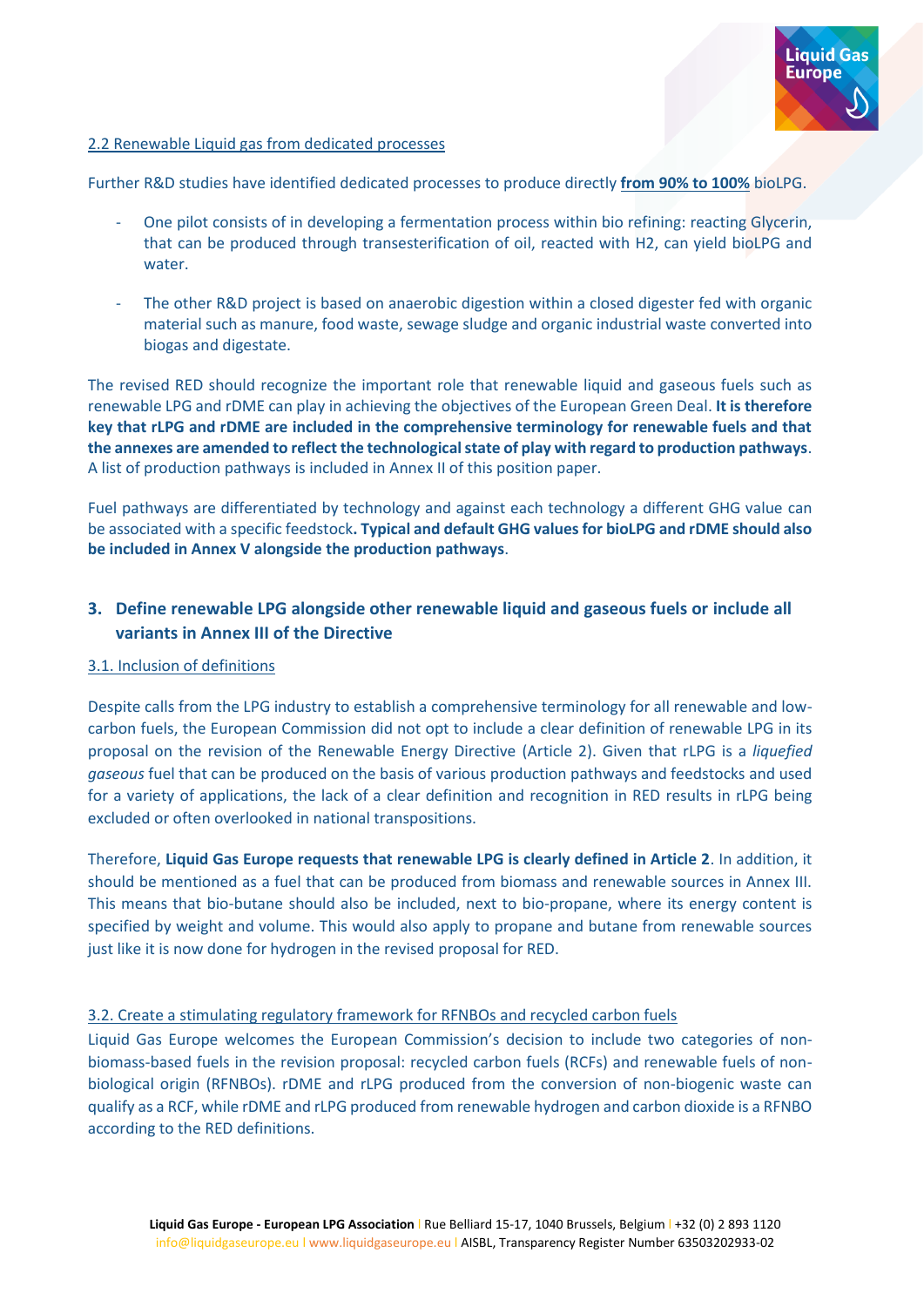

RCFs and RFNBOs have an important role to fulfil in the energy transition, the former primarily in the transitional phase, and the latter after 2030. **The amendment of the definition of RFNBOs with Article 1 (1a), ensuring they can be counted as renewable energy regardless of the sector in which they are consumed, will encourage the development and the production of rDME**. The new sub-target in transport for RFNBO of 2.6% by 2030 will stimulate the early uptake of synthetic routes, preparing their larger scale development after 2030.

Liquid Gas Europe welcomes the introduction of greenhouse gas emissions savings criteria for both categories in the proposal in Article 1 (19). **At the same time, we call on the European Commission to shortly specify the methodology for assessing greenhouse gas emissions savings from renewable fuels of non-biological origin and from recycled carbon fuels in a delegated act**.

For recycled carbon fuels, the current REDII gives Member States the option to decide on whether they can contribute to the targets. Divergent Member State acceptance of RCFs when implementing REDIII will create a fragmented EU market, unnecessary barriers to deployment, and delay their market access and uptake in the EU. As the EU and its Member States should be able to rely on all sustainable solutions available to decarbonise the energy system, **Liquid Gas Europe calls to include RCFs in the calculation of the greenhouse gas reduction target by default**.

# **4. Ensure sustainability certificates and Guarantees of Origin are compatible and complementary**

RED II has expanded the sustainability and greenhouse gas emissions saving criteria for biogas/bioLPG and other biomass fuels from transport to all energy uses (Art. 29 and 30). To show compliance with these criteria, the RED II provides two options: follow a national scheme or certification by so-called "voluntary certification schemes" which must be recognized by European Commission. For the certification of compliance with sustainability criteria, a mass balance system is to be used, which implies a degree of "physical tracking". Guarantees of Origin, on the other hand, can be transferred separately or together with the physical transfer of energy, which is often referred to as "book & claim" principle.

From the point of origin of feedstocks till the product/fuel is introduced into local distribution infrastructure, the physical tracking of molecules is possible and should be made mandatory. Afterwards, the gaseous fuel enters off-grid distribution networks which can be treated as single logistical facilities that require the contractual flow of green molecules rather than the physical flow. Introducing physical tracing at each intermediate location would make the system cumbersome adding layers of complexity. The certification and verification system needs to introduce minimum monitoring and reporting requirements to ensure transparency in tracking of sustainability credentials along the fuel value chain and to avoid the risk of double counting and fraud. Any requirements that are unnecessarily bureaucratic could make the system inefficient and costly for fuel suppliers. Such a system would severely limit the market growth and uptake of biofuels including bioLPG/bio-propane.

### **Illustration: Green Gas Certification Scheme (GGCS)**

The Green Gas Certification Scheme (GGCS) in the UK tracks bio-propane with in the network of bottles and tankers. It tracks the green gas from its injection into the distribution network of buses and trucks as well as its sale to a supplier or trader, through to when it is sold on to an end-use consumer. The scheme traces contractual flows of green gas in the distribution infrastructure rather than physical flows, and since each unit of bio-propane replaces a unit of conventional propane it ensures there is no doublecounting or double-selling of bio-propane. Bio-propane is a certified renewable energy product that is eligible for incentives under Renewable Transport Fuel Obligations (that were defined in line with RED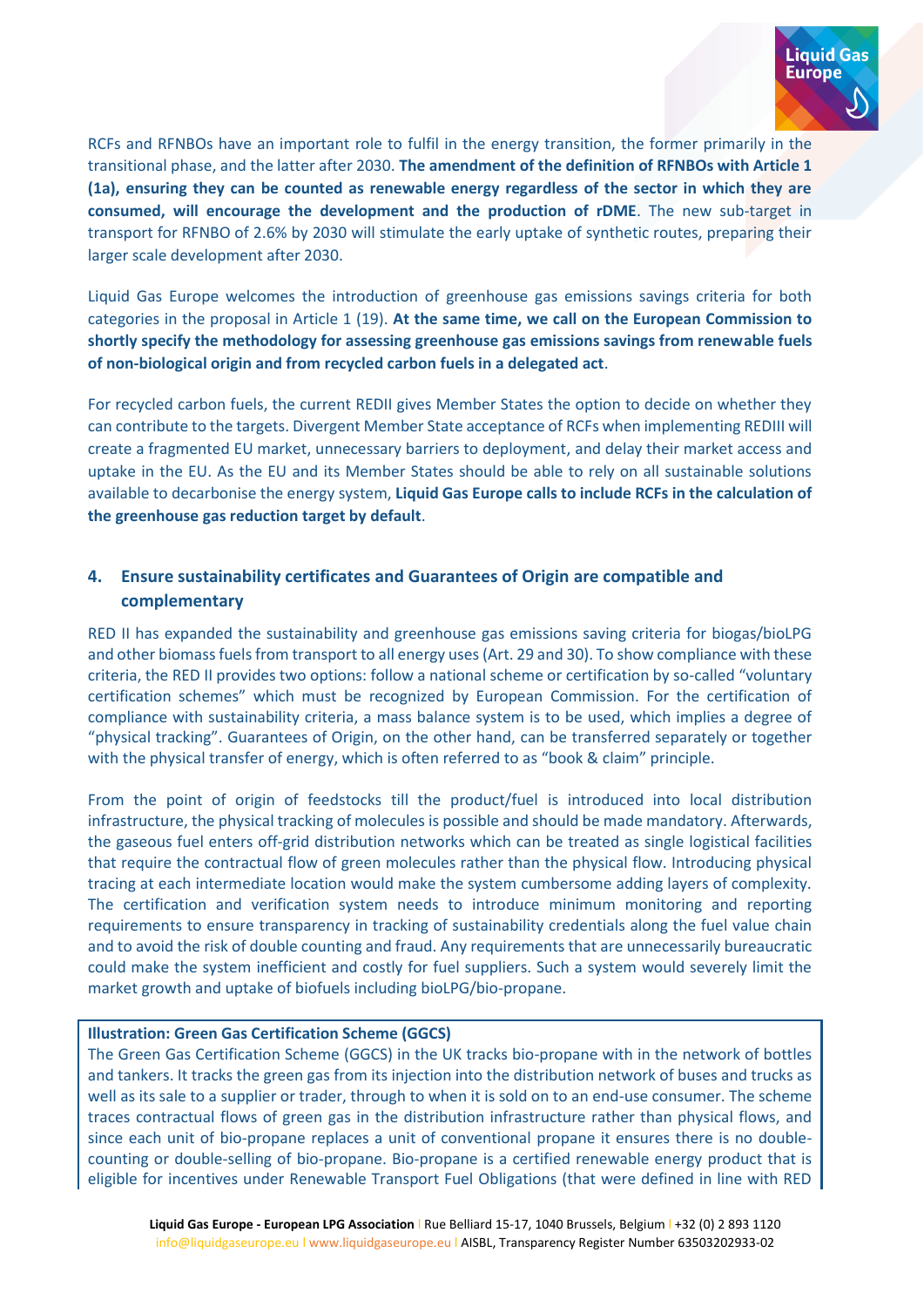

requirements). Bio-propane units are ISCC EU certified, which fuel distributors receive from bio-propane producers such as Neste. The certificate guarantees that there is physical tracing of bio-propane and its sustainability credentials from the point of origin till the product enters into local distribution infrastructure. Afterwards, the credentials of the ISCC certificate are embedded in a local/national scheme (GGCS) that traces the contractual flow of green gas in the distribution value chain. This is an example of a reliable system that implements RED requirements on fuel sustainability and traceability.

**Liquid Gas Europe considers that the revision of the directive should facilitate cross-border trade of bioLPG and its recognition under different policy instruments**. This could be done by ensuring that sustainability certificates and certificates issued using book and claim such as Guarantees of Origin are compatible, rendering it possible to use them together in a complementary manner. F**or gaseous fuels, sustainability certificates could be issued using the mass balancing system defined by RED II until the product enters downstream distribution value chain. Once the renewable gas enters the distribution infrastructure, GOs should become the main instrument to carry information**. GOs compatible with sustainability certificates would enable smooth flow of information till it reaches the end consumer.

### **Contact person:**

#### **Ewa Abramiuk Lete**

General Manager Liquid Gas Europe [ewa.abramiuk@liquidgaseurope.eu](mailto:ewa.abramiuk@liquidgaseurope.eu) Rue de la Loi 38, Brussels +32 2 893 11 22 I +32 495 80 88 88 I @LiquidGasEurope [www.liquidgaseurope.eu](http://www.liquidgaseurope.eu/) Transparency Register: 63503202933-02

### **About Liquid Gas Europe**

Liquid Gas Europe is the authoritative voice for the European Liquefied Petroleum Gas (LPG) industry, and is composed of national LPG associations, the main European LPG suppliers, distributors and equipment manufacturers. With the support of its Taskforces of industry experts, Liquid Gas Europe is actively involved in concrete initiatives and programmes to ensure the sustainable, safe and efficient development of LPG and bioLPG in Europe.

### **ANNEX I – Glossary**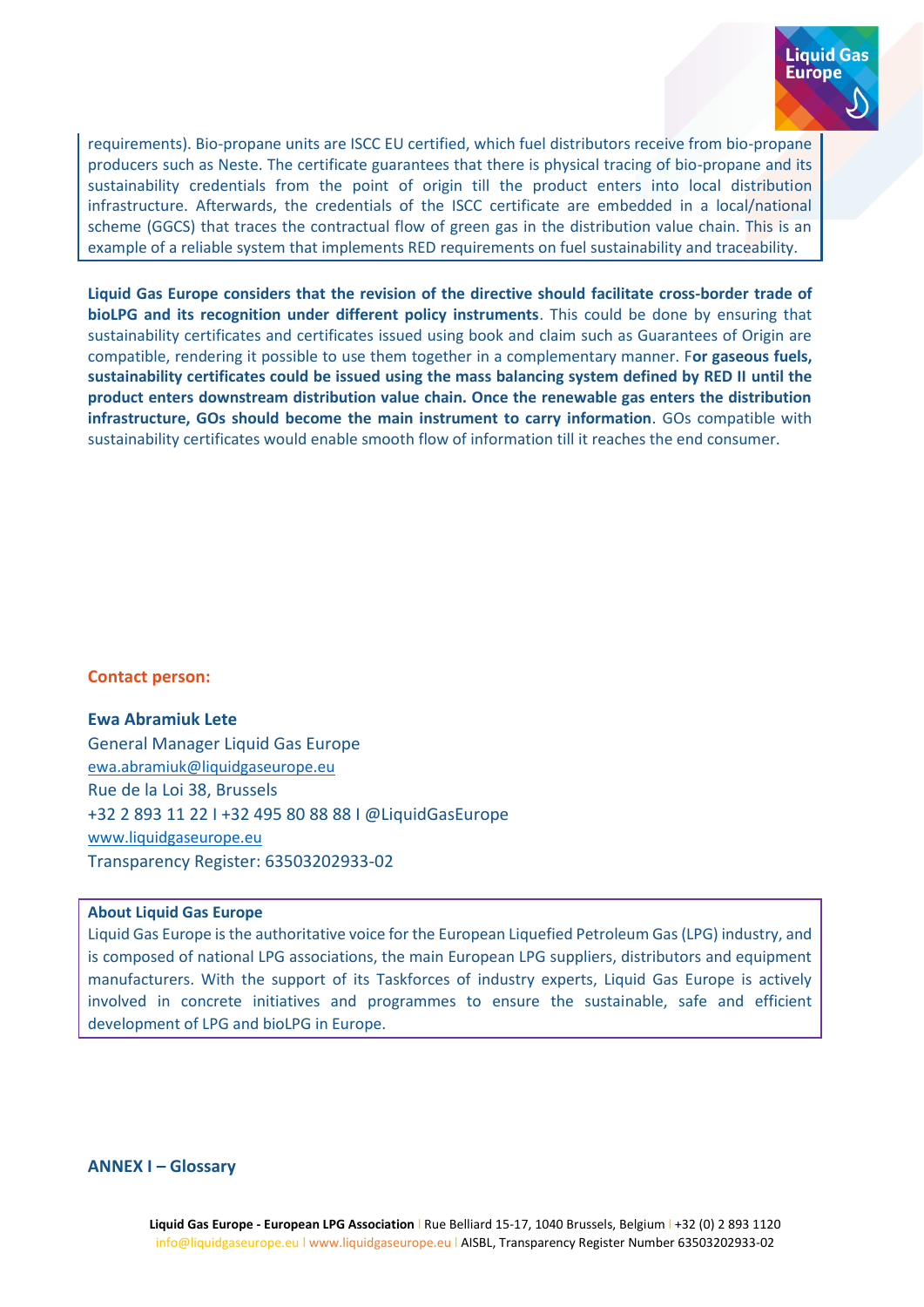

- **EXERCITE 20 IN A Renewable Liquid Gas: It consists mainly of propane and/or butane or the** combination of the two produced from renewable sources including sustainably sourced biomass. It could also include propylene, butylene, iso-propylene and isobutylene all derived from renewable including sustainably sourced biomass feedstocks. They are normally liquefied under pressure for transportation and storage.
- **Renewable propane:** Propane produced from renewable sources
- **Renewable butane:** Butane produced from renewable sources
- **E** BioLPG: Consists mainly of bio-propane and/or bio-butane or a combination of the two.
- **Bio-propane:** Propane produced from biomass and/or biomass processing operations
- **E** Bio-butane: Butane produced from biomass and/or biomass processing operations
- **rDME**: stands for renewable Dimethyl Ether and can be blended with (bio-)propane

### **ANNEX II – Overview of renewable LPG and renewable DME production pathways**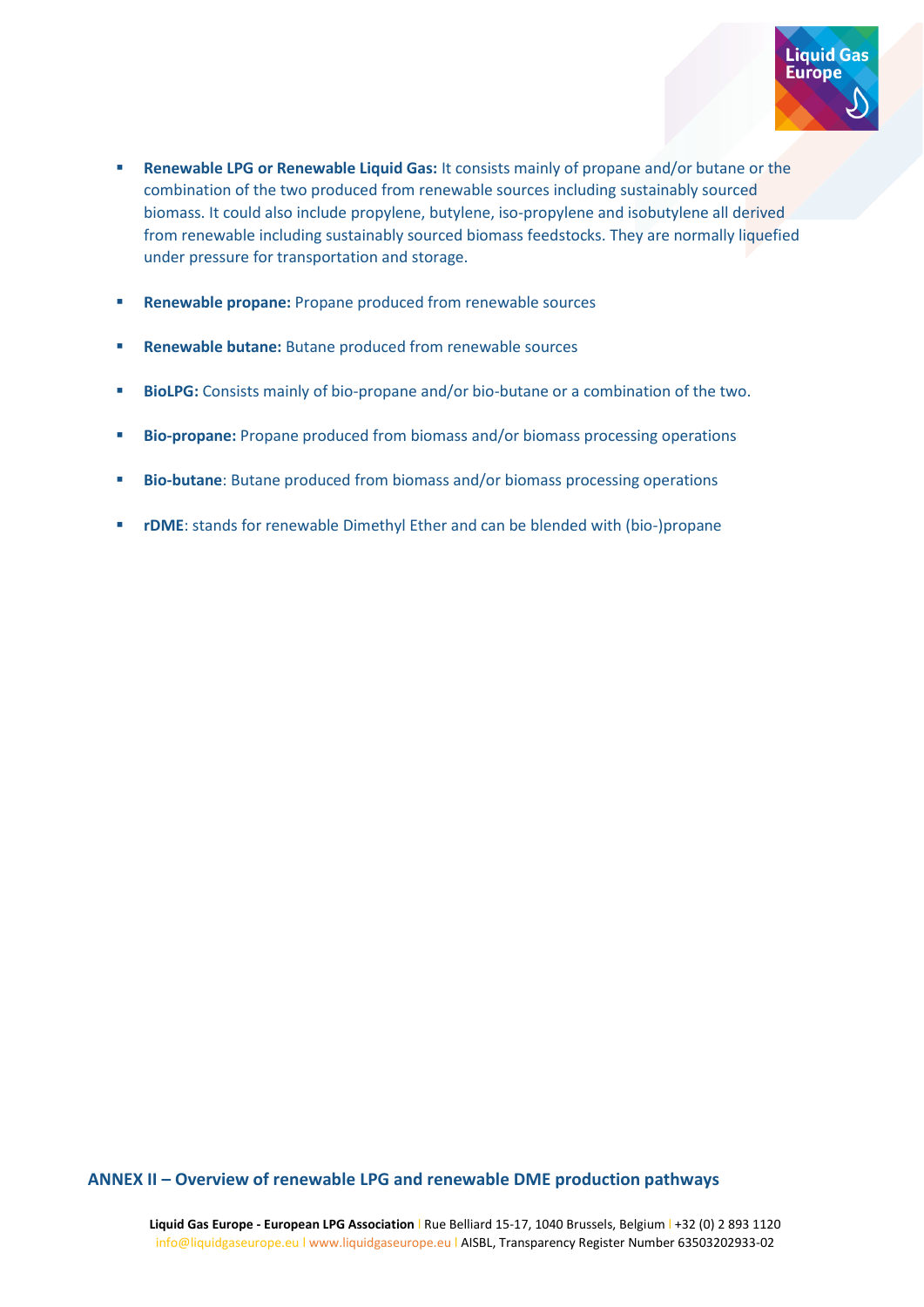

## A. Renewable LPG Production Pathways**:**

| Pathway             | <b>Feedstock</b>          | Operator                    | Country            | <b>Project description</b>                                       |
|---------------------|---------------------------|-----------------------------|--------------------|------------------------------------------------------------------|
| LPG from HVO        | Vegetable oils,           | Neste Oil                   | Rotterdam,         | Neste Oil refinery in Rotterdam                                  |
| renewable diesel    | vegetable oil             |                             | The                | using waste fats and vegetable oils                              |
| production          | processing waste and      |                             | Netherlands        | to make premium quality                                          |
|                     | residues, used            |                             |                    | renewable diesel and biopropane.                                 |
|                     | cooking oil, animal       |                             |                    |                                                                  |
|                     | fats, fish fat, tall oil, |                             |                    |                                                                  |
|                     | technical corn oil        |                             |                    |                                                                  |
| LPG from HEFA/SAF   | Vegetable oils,           | Neste Oil                   | Porvoo,            | Neste Oil refinery in Porvoo                                     |
| production          | vegetable oil             |                             | Finland            | Finland is using waste fats and                                  |
|                     | processing waste and      |                             |                    | vegetable oils to make Sustainable                               |
|                     | residues, used            |                             |                    | Aviation Fuel (SAF) that is                                      |
|                     | cooking oil, animal       |                             |                    | distributed around the world.                                    |
|                     | fats, fish fat, tall oil, |                             |                    | Biopropane and biobutane are                                     |
|                     | technical corn oil        |                             |                    | also produced as a co-product.                                   |
| LPG from Fischer    | Forestry and sawmill      | <b>Red Rock</b>             | Oregon, USA        | RBB is using forestry and sawmill                                |
| Tropsch diesel and  | residues                  | Biofuels (RBB) <sup>5</sup> |                    | residues to make FT biodiesel and                                |
| jet fuel            |                           |                             | Immingham,         | biojet fuel. The process also results                            |
|                     | Household and             | Velocys <sup>6</sup>        | UK                 | in fractions of biopropane and                                   |
|                     | commercial solid          |                             |                    | biobutane. Velocys will take<br>thousands of tonnes of household |
|                     | waste                     |                             |                    | and commercial solid waste and                                   |
|                     |                           |                             |                    | turn it into clean burning                                       |
|                     |                           |                             |                    | sustainable jet fuel.                                            |
| LPG from Pyrolysis  | lignocellulosic           | BTG-BTL <sup>7</sup>        | Hengelo, The       | BTG-BTL is using fast pyrolysis                                  |
| oil                 | biomass                   |                             | <b>Netherlands</b> | technology to convert                                            |
|                     |                           |                             |                    | lignocellulosic biomass into a dark-                             |
|                     |                           |                             |                    | brown liquid best known as                                       |
|                     |                           |                             |                    | pyrolysis oil (biocrude). Pyrolysis                              |
|                     |                           |                             |                    | oil can be co-processed in a                                     |
|                     |                           |                             |                    | traditional refinery to produce                                  |
|                     |                           |                             |                    | gasoline, diesel and/or kerosene. A                              |
|                     |                           |                             |                    | gas mixture containing LPG                                       |
|                     |                           |                             |                    | components is also produced as a                                 |
|                     |                           |                             |                    | co-product.                                                      |
| LPG from Alcohol to | Industrial organic        | Ekobenz <sup>8</sup>        | Bogumiłów,         | UGI International, one of the                                    |
| Jet fuel            | waste                     |                             | Poland             | world's largest LPG distributors,                                |
|                     |                           |                             |                    | announced a new supply and                                       |
|                     |                           |                             |                    | development partnership with                                     |
|                     |                           |                             |                    | Ekobenz, a Polish technology                                     |
|                     |                           |                             |                    | specialist in catalytic conversion of                            |
|                     |                           |                             |                    | bioethanol to bio-gasoline and                                   |
|                     |                           |                             |                    | bioLPG.                                                          |
| LPG from Biogas     | <b>Biogas</b>             | Alkcon <sup>9</sup>         | (Patent            | Alkcon Corporation has developed                                 |
|                     |                           |                             | pending)           | a proprietary process for the                                    |
|                     |                           | Plasmerica <sup>10</sup>    |                    | conversion of methane to                                         |
|                     |                           |                             |                    | propane. The process can convert                                 |
|                     |                           |                             |                    | natural gas, biogas, landfill gas or                             |

<sup>5</sup> <https://www.redrockbio.com/>

<sup>9</sup> <https://ww.alkcon.com/>

<sup>6</sup> [https://www.velocys.com/2019/08/20/plans-submitted-for-the-first-waste-to-jet-fuel-plant-in-the-uk-and](https://www.velocys.com/2019/08/20/plans-submitted-for-the-first-waste-to-jet-fuel-plant-in-the-uk-and-europe/)[europe/](https://www.velocys.com/2019/08/20/plans-submitted-for-the-first-waste-to-jet-fuel-plant-in-the-uk-and-europe/)

<sup>7</sup> <https://www.btg-btl.com/en/technology>

<sup>8</sup> <https://biofuels-news.com/news/partnership-formed-to-drive-biolpg-availability-across-europe/>

<sup>10</sup> <https://www.plasmerica.com/our-technology/>